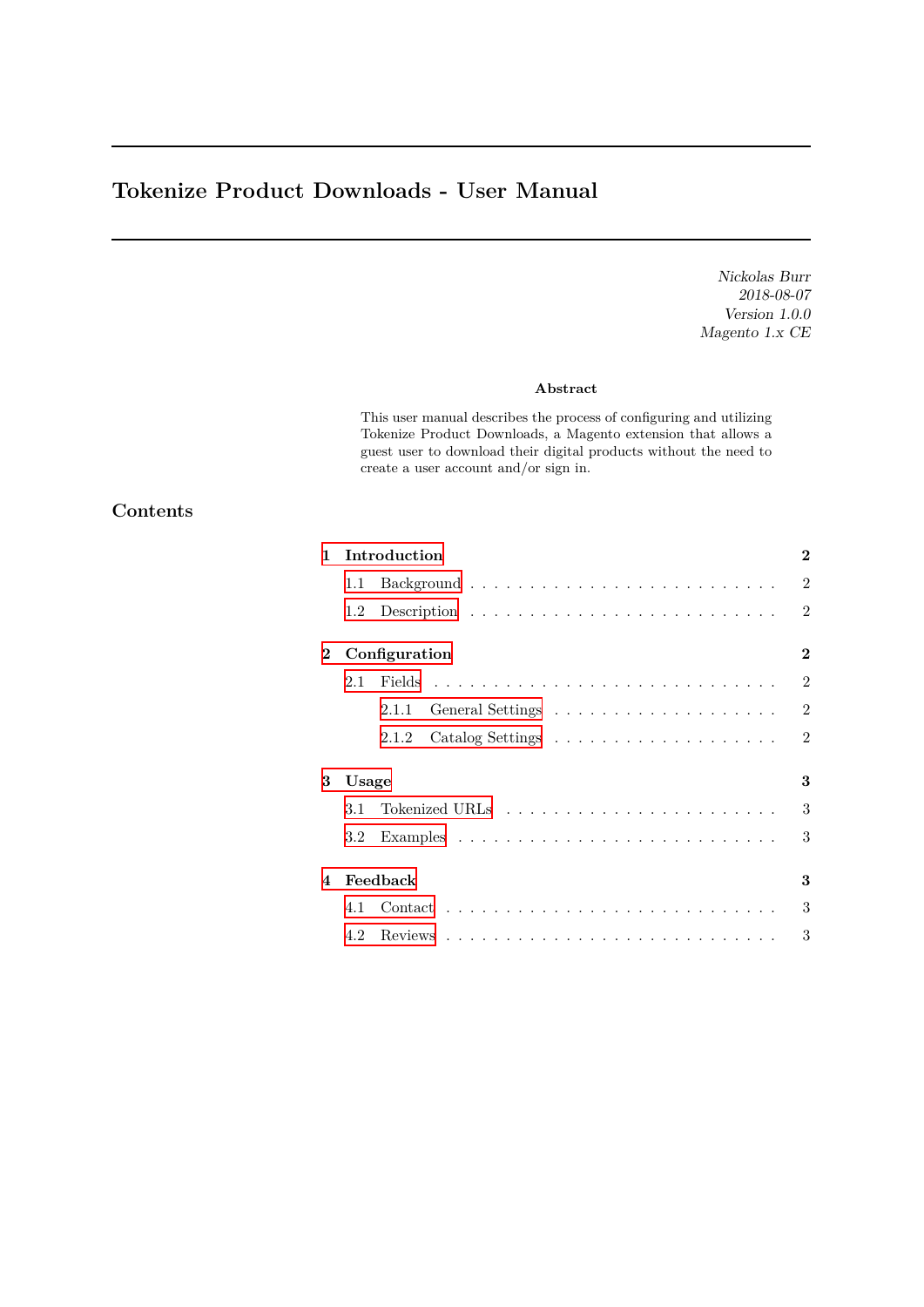### **1 Introduction**

### **1.1 Background**

<span id="page-1-0"></span>One of the most common factors for cart abandonment is mandatory account creation. Current estimates indicate that for every four customers, at least one will abandon their cart if they are forced to create a new user account.

### **1.2 Description**

<span id="page-1-3"></span><span id="page-1-2"></span><span id="page-1-1"></span>Tokenize Product Downloads is a Magento extension that allows a guest user to download their digital products without the need to create an account. By eliminating the need to create an account, users can utilize the guest checkout feature and still gain access to their purchase.

### **2 Configuration**

### **2.1 Fields**

### 2.1.1 General Settings

*Enable Tokenize Product* Enable the extension. By default, it is disabled. Token generation and *Downloads*: use of tokenized product download URLs will not function unless enabled.

| <b>Tokenize Product Downloads</b>           |       |                                                             | <b>Quick Search</b> | Save Config |
|---------------------------------------------|-------|-------------------------------------------------------------|---------------------|-------------|
| <b>General Settings</b>                     |       |                                                             |                     |             |
| Version                                     | 1.0.0 |                                                             |                     |             |
| <b>Enable Tokenize Product</b><br>Downloads | Yes   | [WEBSITE]<br>tokenizeproductdownloads/general/enable_module |                     |             |

<span id="page-1-4"></span>

#### 2.1.2 Catalog Settings

*Disable Guest Checkout if* Under **System**  $\rightarrow$  **Configuration**  $\rightarrow$  **Catalog**, set this field to **No** to *Cart Contains Downloadable Items*: allow guest checkout for downloadable products.

| Catalog                                                                        |                                                                                                |                     | Save Config            |
|--------------------------------------------------------------------------------|------------------------------------------------------------------------------------------------|---------------------|------------------------|
|                                                                                |                                                                                                |                     |                        |
| Frontend                                                                       |                                                                                                |                     | $\bullet$              |
| <b>Sitemap</b>                                                                 |                                                                                                |                     | $\bullet$              |
| <b>Product Reviews</b>                                                         |                                                                                                |                     | $\bullet$              |
| <b>Product Image</b>                                                           |                                                                                                |                     | $\bullet$              |
| <b>Product Alerts</b>                                                          |                                                                                                |                     | $\bullet$              |
| <b>Product Alerts Run Settings</b>                                             |                                                                                                |                     | $\bullet$              |
| <b>Product Image Placeholders</b>                                              |                                                                                                |                     | $\bullet$              |
| <b>Recently Viewed/Compared Products</b>                                       |                                                                                                |                     | $\bullet$              |
| Price<br><b>Layered Navigation</b>                                             |                                                                                                |                     | $\bullet$              |
| <b>Category Top Navigation</b>                                                 |                                                                                                |                     | $\bullet$<br>$\bullet$ |
| <b>Search Engine Optimizations</b>                                             |                                                                                                |                     | $\bullet$              |
| <b>Catalog Search</b>                                                          |                                                                                                |                     | $\bullet$              |
| <b>Downloadable Product Options</b>                                            |                                                                                                |                     | $\bullet$              |
|                                                                                |                                                                                                |                     |                        |
| Order Item Status to Enable<br>Downloads                                       | Invoiced<br>$\bullet$                                                                          | [WEBSITE]           |                        |
| Default Maximum Number of<br>Downloads                                         | $\overline{0}$                                                                                 | [WEBSITE]           |                        |
| Shareable                                                                      | <b>No</b><br>$\bullet$                                                                         | [WEBSITE]           |                        |
| Default Sample Title                                                           | <b>Samples</b>                                                                                 | <b>ISTORE VIEW)</b> |                        |
| Default Link Title                                                             | Links                                                                                          | [STORE VIEW]        |                        |
| Open Links in New Window                                                       | Yes<br>٠                                                                                       | [WEBSITE]           |                        |
|                                                                                |                                                                                                |                     |                        |
| Use Content-Disposition                                                        | attachment<br>$\bullet$<br>- Using inline option could potentially lead to security<br>issues. | [STORE VIEW]        |                        |
| Disable Guest Checkout if Cart                                                 | <b>No</b><br>$\bullet$                                                                         | [WEBSITE]           |                        |
| Contains Downloadable Items<br>A Guest checkout will only work with shareable. |                                                                                                |                     |                        |
| Date & Time Custom Options                                                     |                                                                                                |                     | $\bullet$              |

Figure 2: Catalog Settings